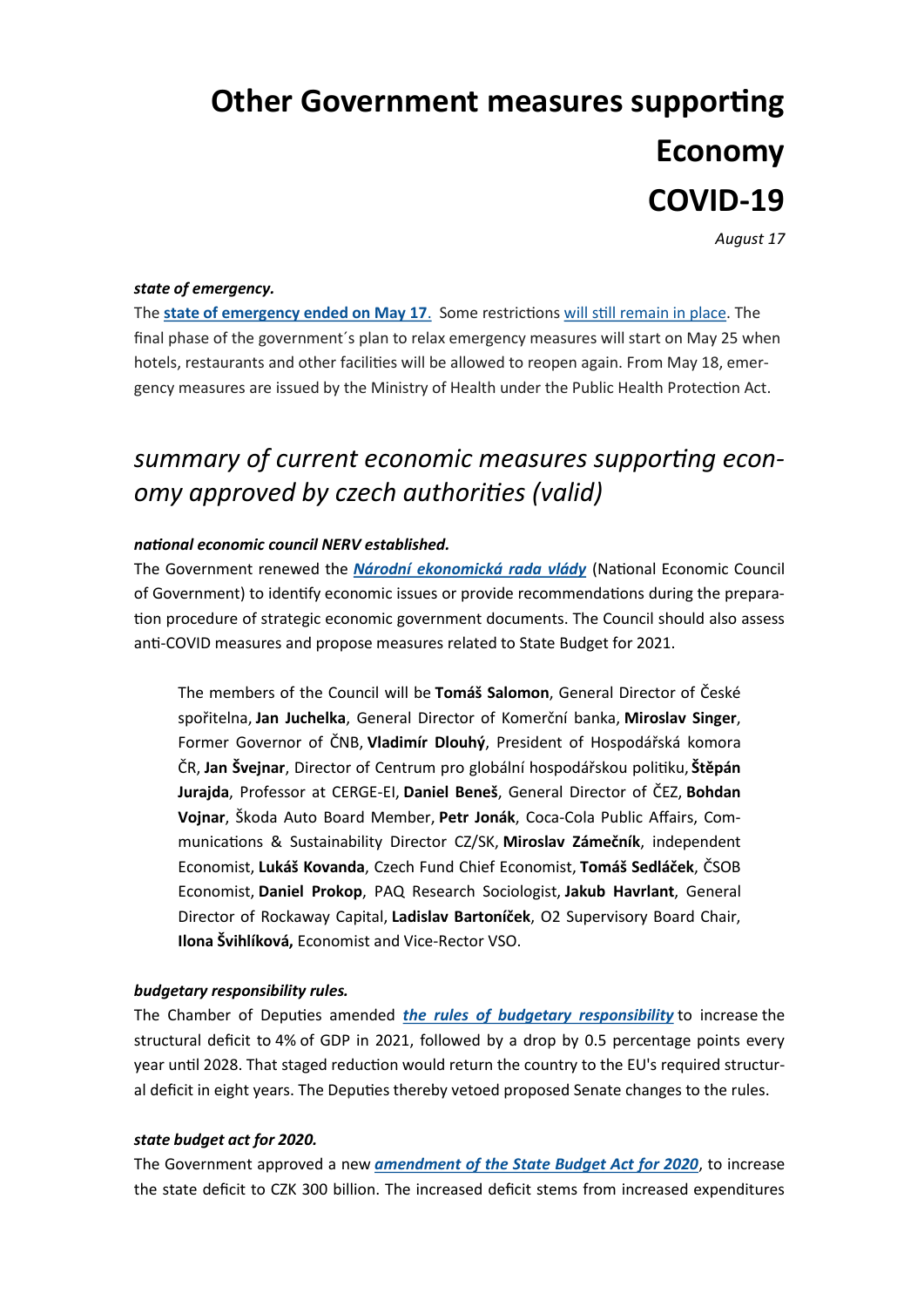from economic recovery measures (raised from the previously approved CZK 200 billion). Compared to the amendment approved by the Parliament at the beginning of April, the revenues are now expected to decrease by CZK 60.1 billion, while expenditures will rise by CZK 39.9 billion.

After the Senate returned the bill, the amendment was approved by the Chamber of Deputies on April 22. According to the amendment to the *[State Budget Act](https://www.mfcr.cz/cs/aktualne/tiskove-zpravy/2020/vlada-schvalila-novelu-zakona-o-statnim-37959)* for 2020, the total revenues will amount to CZK 1,488.3 billion and expenditures to CZK 1,688.3 billion.

The Parliament approved a proposal of the Finance Ministry for the *[State Budget Act for](https://www.mfcr.cz/cs/aktualne/tiskove-zpravy/2020/rozpoctovy-proces-bude-pruzneji-reagovat-38438)  [2021](https://www.mfcr.cz/cs/aktualne/tiskove-zpravy/2020/rozpoctovy-proces-bude-pruzneji-reagovat-38438)*, to cancel the requirement to present a preliminary budget for 2021 to the Government by the end of May, and for that proposal to be approved by the Government by the end of June.

The Ministry of Finance also proposed to postpone the final budget schedule by one month. The budget should be submitted to the Government by the end of September (initially by the end of August) and to the Parliament by the end of October (initially September). The proposed delay would allow the Ministry to take into consideration the forecast for income and expenditure (to be published on August 10) and the forecast by the Statistics Office (published in September). The amendment has been approved by the Parliament in the state of legislative emergency.

# *further growth of state budget deficit.*

The Government and the Chamber of Deputies approved [a further increase of state budget](https://www.mfcr.cz/cs/aktualne/tiskove-zpravy/2020/vlada-schvalila-novelu-zakona-o-statnim-38661)  [deficit to CZK 500 billion](https://www.mfcr.cz/cs/aktualne/tiskove-zpravy/2020/vlada-schvalila-novelu-zakona-o-statnim-38661) in 2020. The Ministry of Finance plans to cover the deficit by issuing government bonds. The new proposal for state budget was passed by the Chamber of Deputies.

# *National Program of Reforms for the Czech Republic.*

The Government approved the National Program of Reforms for the Czech Republic. The National Program is regularly presented to the EU. The current program includes how the Czech Republic plans to overcome the coronavirus crisis. The Government confirmed all planned investment projects into infrastructure programs (113 bn CZK), especially investments into education, research and innovation (totaling 2% of GDP).

# *czech national bank increasing its authorities.*

The Parliament voted in favor of an amendment to the *[Act on the Czech National Bank](https://www.senat.cz/xqw/webdav/pssenat/original/94476/79241)* which gives the central bank authority to trade instruments with maturity longer than one year. CNB now can also carry out trade with other entities such as insurance and pension companies or other institutional investors. Everything was carried out within the framework of the rules of ECB and the aim of this amendment is to strengthen the stability of the Czech Financial Market.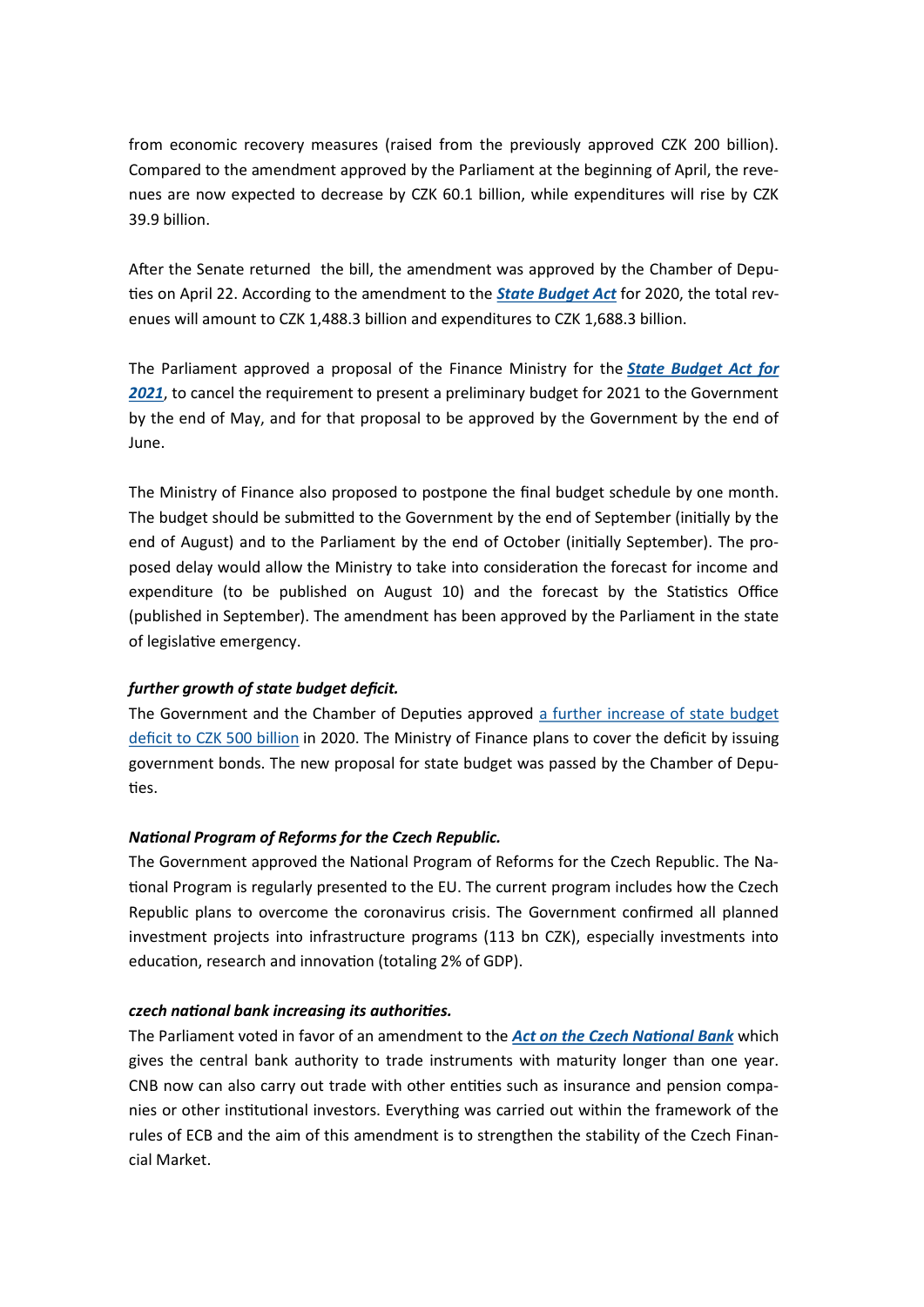#### *two-week repo rate lowered by CNB.*

At its meeting on May 7, the Bank Board of the Czech National Bank lowered the two-week repo rate (2W repo rate) by 75 basis points to 0.25%. At the same time, it lowered the Lombard rate to 1.00%. The discount rate remains unchanged at 0.05%. The new interest rate levels come into effect on May 11, 2020.

### *CNB relaxed mortgage limits and lowered countercyclical.*

The Bank Board of the Czech National Bank today confirmed the LTV (loan-to-value) limit of 90% and abolished the DSTI (debt-service-to-income) limit. The CNB Bank Board lowered the countercyclical capital buffer rate to 0.5% with effect from 1 July 2020 (from the current level of 1%). The partial release of the countercyclical capital buffer will support banks' ability to lend to non-financial corporations and households without interruption.

#### *mortgage limits recommendation relaxed by CNB.*

With effect from 1 April 2020, the CNB Bank Board has relaxed its *[recommendation for the](https://www.cnb.cz/en/cnb-news/press-releases/CNB-relaxes-credit-ratio-limits-for-new-mortgages/)  [assessment of new mortgages.](https://www.cnb.cz/en/cnb-news/press-releases/CNB-relaxes-credit-ratio-limits-for-new-mortgages/)* The limit on the LTV ratio (the size of the loan relative to the value of the pledged property) has been increased to 90% (from 80%). The limit on the DSTI ratio (total debt service relative to net monthly income) has been increased to 50% (from 45%).

#### *suspension of electronic sales register.*

The Ministry of Finance suspended the **[Electronic Sales Register \(EET\)](https://www.psp.cz/sqw/historie.sqw?o=8&t=788)** for the period of state of emergency and the following three months, through legislative procedure. The proposal was approved by the Parliament and signed by the President. At the end of May the Parliament approved the Government´s proposal to defer all phases of the *[Electronic Sales Regis](https://www.mfcr.cz/cs/aktualne/tiskove-zpravy/2020/podnikatele-nebudou-evidovat-trzby-do-ko-38404)[ter \(EET\)](https://www.mfcr.cz/cs/aktualne/tiskove-zpravy/2020/podnikatele-nebudou-evidovat-trzby-do-ko-38404)* until the end of 2020. The Ministry of Finance has already suspended EET for the period of state of emergency and the following three months through legislative procedure.

#### *VAT on critical goods and services*.

The Government decided to **waive** *[VAT on delivery of goods or services to the Integrated](https://apps.odok.cz/attachment/-/down/RCIABNHNCN22)  [Rescue System](https://apps.odok.cz/attachment/-/down/RCIABNHNCN22),* the military, health care providers and social service facilities, for the period of the state of emergency from Mach 12. The European Commission also waived customs duties and VAT on the import of medical material and devices from the non-EU countries to the members states this week.

#### *amendment to excise tax.*

The amendment to the *[Excise Tax Act](https://apps.odok.cz/attachment/-/down/RCIABNHNE3D4)* was approved. By extending the storage period for unit packs of cigarettes, the proposal intends to maintain a smooth transition to the new tax rate, even under difficulties caused by the coronavirus pandemic.

#### *consumer loans support.*

The Parliament approved *[amendment to Consumer Credit Act](https://www.senat.cz/xqw/webdav/pssenat/original/94483/79248)* which will expand the range of loans for which penalties are capped for the period of the deferral. The Act also stipulates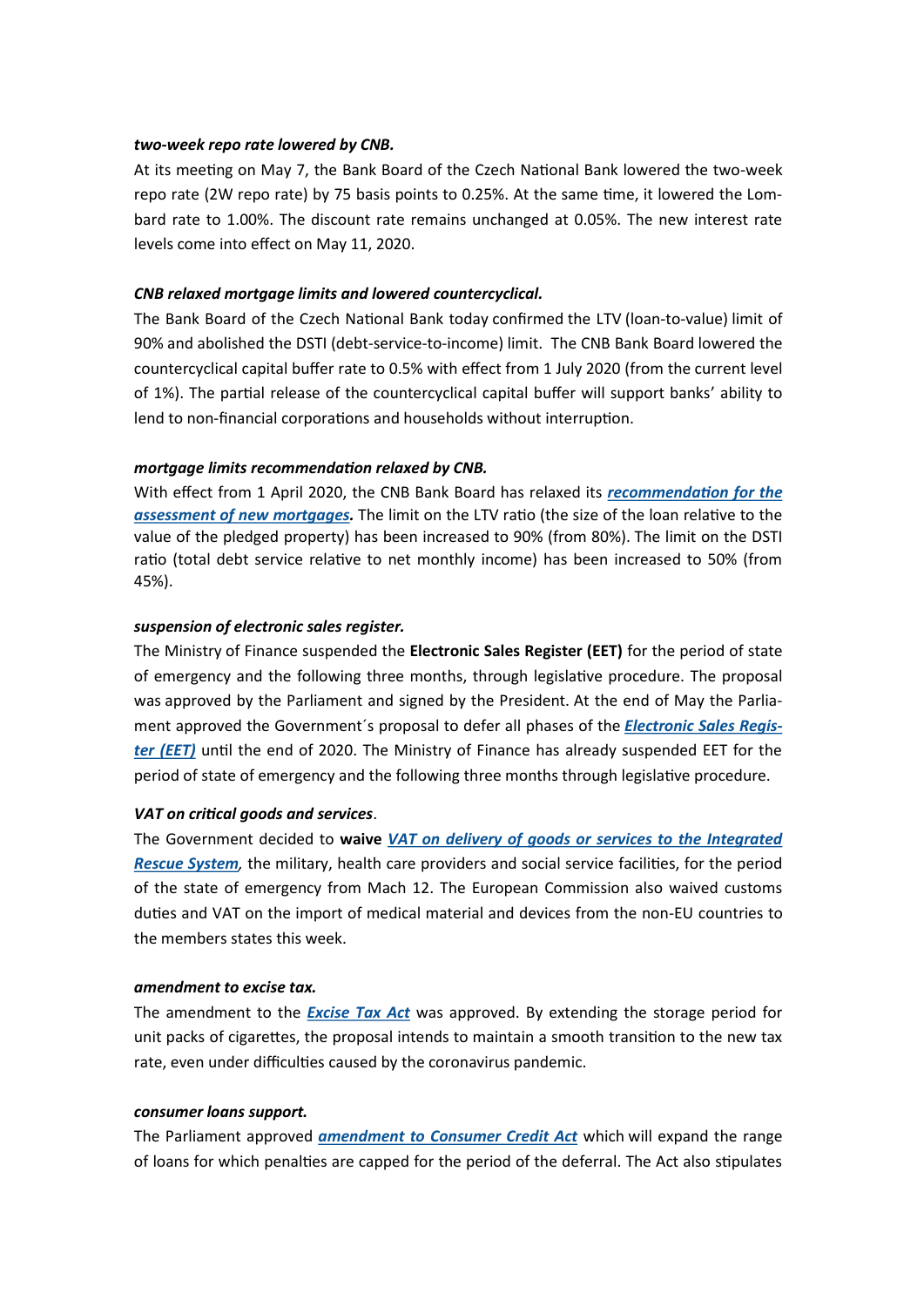the maximum penalties for late repayments of loans of self-employed persons. In case of delay longer than 90 days, the penalty amount cannot exceed 0.1% of the amount due per day.

#### *increasing payments for insured persons by state.*

The Parliament have approved a proposal of the Ministry of Health Care to amend the *[Act on](https://www.psp.cz/sqw/text/orig2.sqw?idd=173084)  [Public Health Insurance](https://www.psp.cz/sqw/text/orig2.sqw?idd=173084)*, which would increase health insurance payments by CZK 500 for insured persons paid by the state from June 1, 2020, followed by further CZK 200 increase from January 1, 2021. The expenditure in the health care budget would thereby increase by CZK 20 billion this year and by CZK 50 billion in 2021.

#### *innovation vouchers from the ministry of trade.*

The Ministry of Industry and Trade launched a *Call V. COVID-[19 Program of Support](https://www.mpo.cz/cz/podnikani/dotace-a-podpora-podnikani/oppik-2014-2020/vyzvy-op-pik-2020/vyzva-v--covid-19-programu-podpory-inovacni-vouchery--254025/)  ["Innovation Vouchers", within Operational Program Podinikání a inovace pro konkuren](https://www.mpo.cz/cz/podnikani/dotace-a-podpora-podnikani/oppik-2014-2020/vyzvy-op-pik-2020/vyzva-v--covid-19-programu-podpory-inovacni-vouchery--254025/)[ceschopnost 2014](https://www.mpo.cz/cz/podnikani/dotace-a-podpora-podnikani/oppik-2014-2020/vyzvy-op-pik-2020/vyzva-v--covid-19-programu-podpory-inovacni-vouchery--254025/)-2020*, to support communication, sharing of best practices and know-how between private sector and research institutions, to mitigate impacts of COVID-19 outbreak and to develop the preventive measures applied on the market. The amount is CZK 50 billion which is to be increased. The application could be submitted from April 17 until December 31, 2020.

#### *The Country for the Future program: "innovation in practice".*

*[Subsidies](https://www.mpo.cz/cz/rozcestnik/pro-media/tiskove-zpravy/mpo-podpori-inovativni-firmy--ktere-bojuji-s-pandemii-koronaviru---253816/)* for the companies which invest into production or develop technology of medical products and devices to fight coronavirus outbreak amounting to CZK 500 billion. Pro project proposal could be submitted until May 15.

#### *Hack the Crisis Czech Republic.*

The government decided to use *[a financial gift of CZK 10 million](https://apps.odok.cz/attachment/-/down/RCIABPDLR48M)*, to reward and support the best projects within [the Hack the Crisis Czech Republic hackathon.](https://www.hackthecrisis.cz/) The gift was donated to the Czech Republic by Hyundai Motor Manufacturing Czech to support the fight against the coronavirus pandemic, CzechInvest will be in charge of awarding a special prize for the bestrated participants in the hackathon.

#### *Program Czech Rise Up 2.0.*

The Ministry of Industry and Trade increased the amount allocated for the Program Czech Rise Up by CZK 100 million (from the original CZK 200 million), for projects that support technological solutions that facilitate the fight against coronavirus and protect health. The ministry said it is ready to increase the allocated amount if more projects with functional solutions apply.

#### *COVID-Sport subsidy program.*

The Government approved [a subsidy program COVID](https://www.agenturasport.cz/dotacni-program-podpory-sportovnich-organizaci-postizenych-celosvetovou-pandemii-covid-19-covid-sport/) - Sport, prepared by the National Sport Agency. The program will help the organizers of sport events, operators of sports facilities and sports organizations who have to pay rent for sports facilities.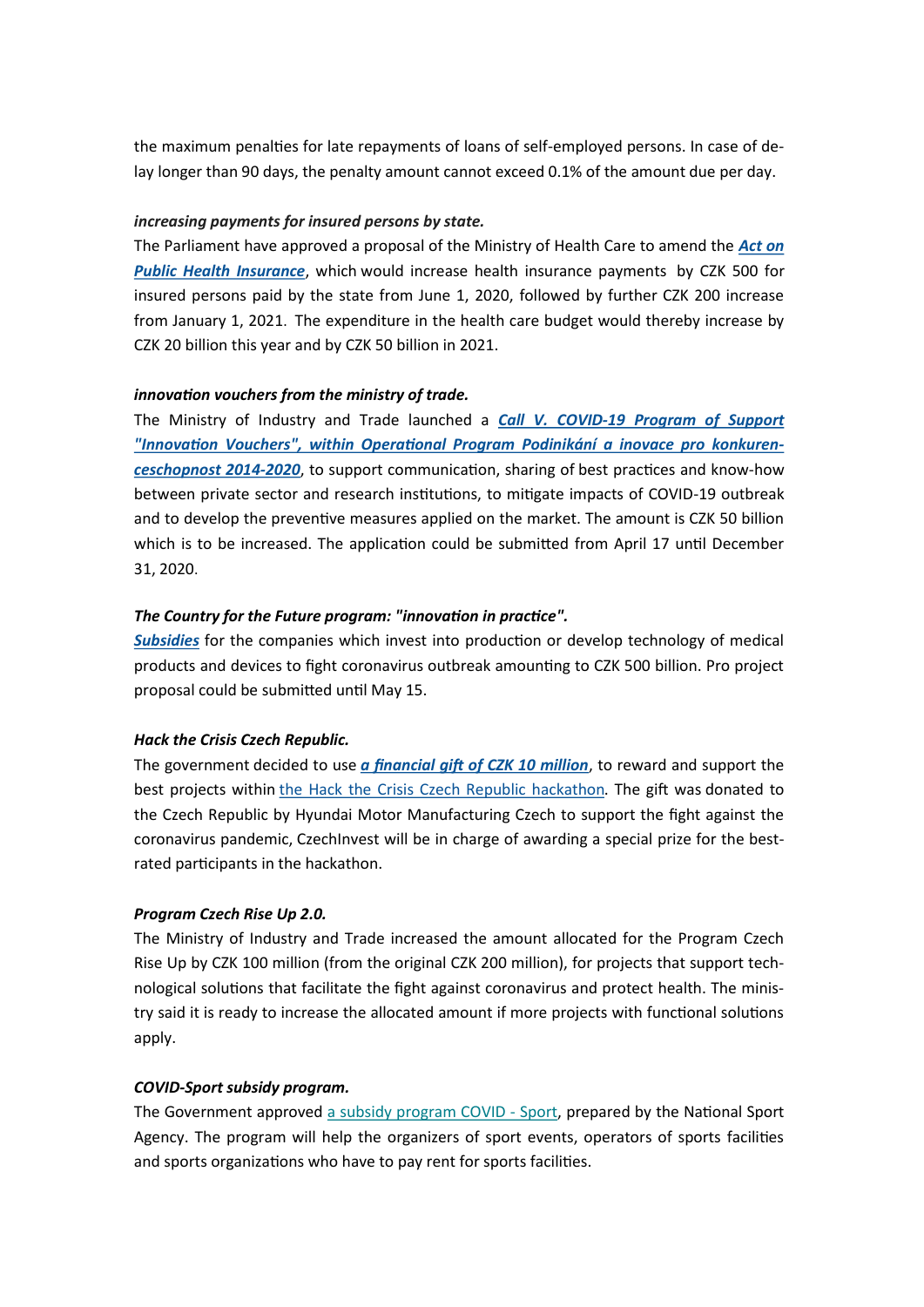### *real estate brokerage act amendment.*

Within an amendment to *[Real Estate Brokerage Act,](https://www.senat.cz/xqw/webdav/pssenat/original/94478/79243)* the period for which the real estate brokers will be able to change their business activity from unqualified notifiable trade to regulated trade has been extended from six to ten months.

# *support for tourism sector, digital platforms.*

An approved amendment to *[Act on Certain Conditions of Business and on the Performance](https://mmr.cz/cs/ostatni/web/novinky/dostalova-pred-uvolnenim-opatreni-musime-mit-preh)  [of Certain Activities in the area of Tourism](https://mmr.cz/cs/ostatni/web/novinky/dostalova-pred-uvolnenim-opatreni-musime-mit-preh)* proposed by the Ministry of Regional Development introduces a new obligation for digital platforms (e.g. AirBnb) to report the number of concluded contracts for tourism services, the total price of the services and the address of the accommodation to the trade licensing office, at its request. The foreign guests will be able to be traced in case of a threat of virus spreading. The change is supported by the City of Prague.

#### *Crisis Action Plan to support tourism.*

The Government debated [a crisis action plan to support tourism.](https://www.mmr.cz/cs/ostatni/web/novinky/klara-dostalova-predstavila-krizovy-akcni-plan-ces) The plan contains 16 points that aim to reach the 2019 performance level of this sector of the economy. Some of the points have been in place (programs supporting the self-employed) and others will be implemented (6.7bn CZK allocated specifically to tourism recovery measures, such as lower VAT for accommodation, vouchers/Dovolena v Cesku, marketing campaigns). Dovolena v Cesku project includes vouchers for stays in Czech spas where the Government will cover 40% of the cost up to a maximum of. CZK 4,000 per voucher.

# *one-off operating allowance for state hospitals.*

The Government also approved the one-off operating allowance in the amount of CZK 6.5 bn for six large state hospitals in Prague and Brno that were under greatest pressure during coronavirus outbreak, including Všeobecná fakultní nemocnice, Fakultní nemocnice Královské Vinohrady, Nemocnice na Bulovce, Thomayerova nemocnice, Fakultní nemocnice u sv. Anny in Brno and Fakultní nemocnice Brno. The hospitals will use the money to pay overdue liabilities.

#### *support of regions and their budgets.*

On August 10 [the Ministry of Finance](https://www.mfcr.cz/cs/aktualne/tiskove-zpravy/2020/mf-vyplati-prispevky-obcim-celkem-obdrzi-39184) sent a one-off bonus of CZK 1,250 per citizen to municipalities to compensate for the loss of tax income due to the support for the self-employed. This bonus will total CZK 13.4 billion

#### *support of Czech exporters.*

The Ministry of Foreign Affairs will [strengthen its economic diplomacy](https://www.mzv.cz/jnp/cz/udalosti_a_media/tiskove_zpravy/x2020_06_08_vlada_schvalila_rekonstrukcni_balicek.html) through the "Reconstruction Package (Rekonstrukční balíček)", supporting the Czech exporters on the foreign markets.